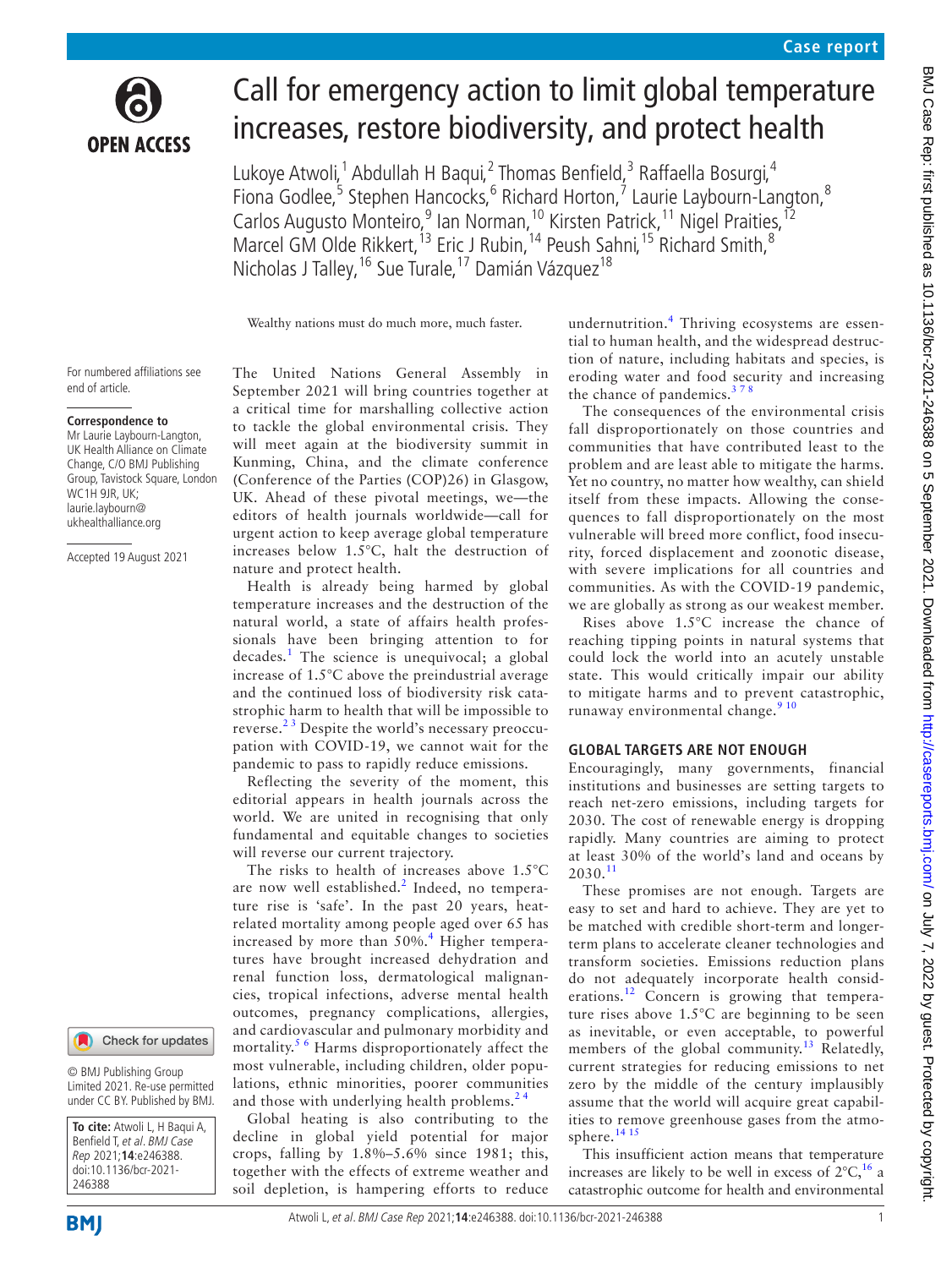stability. Critically, the destruction of nature does not have parity of esteem with the climate element of the crisis, and every single global target to restore biodiversity loss by 2020 was missed.<sup>1</sup> This is an overall environmental crisis.<sup>18</sup>

Health professionals are united with environmental scientists, businesses and many others in rejecting that this outcome is inevitable. More can and must be done now in Glasgow and Kunming—and in the immediate years that follow. We join health professionals worldwide who have already supported calls for rapid action.<sup>[1 19](#page-1-0)</sup>

Equity must be at the centre of the global response. Contributing a fair share to the global effort means that reduction commitments must account for the cumulative, historical contribution each country has made to emissions, as well as its current emissions and capacity to respond. Wealthier countries will have to cut emissions more quickly, making reductions by 2030 beyond those currently proposed<sup>[20 21](#page-2-11)</sup> and reaching net-zero emissions before 2050. Similar targets and emergency action are needed for biodiversity loss and the wider destruction of the natural world.

To achieve these targets, governments must make fundamental changes to how our societies and economies are organised and how we live. The current strategy of encouraging markets to swap dirty for cleaner technologies is not enough. Governments must intervene to support the redesign of transport systems, cities, production and distribution of food, markets for financial investments, health systems, and much more. Global coordination is needed to ensure that the rush for cleaner technologies does not come at the cost of more environmental destruction and human exploitation.

Many governments met the threat of the COVID-19 pandemic with unprecedented funding. The environmental crisis demands a similar emergency response. Huge investment will be needed, beyond what is being considered or delivered anywhere in the world. But such investments will produce huge positive health and economic outcomes. These include high-quality jobs, reduced air pollution, increased physical activity, and improved housing and diet. Better air quality alone would realise health benefits that easily offset the global costs of emissions reductions.<sup>[22](#page-2-12)</sup>

These measures will also improve the social and economic determinants of health, the poor state of which may have made populations more vulnerable to the COVID-19 pandemic. $^{23}$  But the changes cannot be achieved through a return to damaging austerity policies or the continuation of the large inequalities of wealth and power within and between countries.

## **COOPERATION HINGES ON WEALTHY NATIONS DOING MORE**

In particular, countries that have disproportionately created the environmental crisis must do more to support low-income and middle-income countries to build cleaner, healthier and more resilient societies. High-income countries must meet and go beyond their outstanding commitment to provide \$100 billion a year, making up for any shortfall in 2020 and increasing contributions to and beyond 2025. Funding must be equally split between mitigation and adaptation, including improving the resilience of health systems.

Financing should be through grants rather than loans, building local capabilities and truly empowering communities, and should come alongside forgiving large debts, which constrain the agency of so many low-income countries. Additional funding must be marshalled to compensate for

inevitable loss and damage caused by the consequences of the environmental crisis.

As health professionals, we must do all we can to aid the transition to a sustainable, fairer, resilient and healthier world. Alongside acting to reduce the harm from the environmental crisis, we should proactively contribute to global prevention of further damage and action on the root causes of the crisis. We must hold global leaders to account and continue to educate others about the health risks of the crisis. We must join in the work to achieve environmentally sustainable health systems before 2040, recognising that this will mean changing clinical practice. Health institutions have already divested more than \$42 billion of assets from fossil fuels; others should join them.<sup>[4](#page-2-0)</sup>

The greatest threat to global public health is the continued failure of world leaders to keep the global temperature rise below 1.5°C and to restore nature. Urgent, society-wide changes must be made and will lead to a fairer and healthier world. We, as editors of health journals, call for governments and other leaders to act, marking 2021 as the year that the world finally changes course.

#### **Author affiliations**

- 1 East African Medical Journal, Nairobi, Kenya <sup>2</sup> Journal of Health, Population and Nutrition, Baltimore, Maryland, USA <sup>3</sup>Danish Medical Journal, Copenhagen, Denmark 4 PLOS Medicine, Cambridge, UK 5 The BMJ, London, UK 6 British Dental Journal, London, UK <sup>7</sup>The Lancet, London, UK <sup>8</sup>UK Health Alliance on Climate Change, London, UK 9 Revista de Saúde Pública, São Paulo, Brazil <sup>10</sup>International Journal of Nursing Studies, London, UK 11CMAJ, Ottawa, Ontario, Canada 12Pharmaceutical Journal, London, UK <sup>13</sup> Dutch Journal of Medicine, Nijmegen, The Netherlands 14NEJM, Boston, Massachusetts, USA <sup>15</sup> National Medical Journal of India, New Delhi, India <sup>16</sup>Medical Journal of Australia, Newcastle, New South Wales, Australia <sup>17</sup>International Nursing Review, Geneva, Switzerland
	- <sup>18</sup>Pan American Journal of Public Health, Washington, DC, USA

**Funding** The authors have not declared a specific grant for this research from any funding agency in the public, commercial or not-for-profit sectors.

**Editor's note** This editorial is being published simultaneously in many international journals. Please see the full list here: [https://www.bmj.com/content/full-list-authors](https://www.bmj.com/content/full-list-authors-and-signatories-climate-emergency-editorial-september-2021)[and-signatories-climate-emergency-editorial-september-2021](https://www.bmj.com/content/full-list-authors-and-signatories-climate-emergency-editorial-september-2021)

**Competing interests** FG serves on the executive committee for the UK Health Alliance on Climate Change and is a trustee of the Eden Project. RS is the chair of Patients Know Best, has stock in UnitedHealth Group, has done consultancy work for Oxford Pharmagenesis and is chair of the Lancet Commission on the Value of Death.

**Patient and public involvement** Patients and/or the public were not involved in the design, or conduct, or reporting, or dissemination plans of this research.

**Patient consent for publication** Not required.

Provenance and peer review Commissioned; internally peer reviewed.

**Open access** This is an open access article distributed in accordance with the Creative Commons Attribution 4.0 Unported (CC BY 4.0) license, which permits others to copy, redistribute, remix, transform and build upon this work for any purpose, provided the original work is properly cited, a link to the licence is given, and indication of whether changes were made. See: [https://creativecommons.org/](https://creativecommons.org/licenses/by/4.0/) [licenses/by/4.0/.](https://creativecommons.org/licenses/by/4.0/)

## **REFERENCES**

- <span id="page-1-0"></span>1 In support of a health recovery. Available: <https://healthyrecovery.net>
- <span id="page-1-1"></span>2 Intergovernmental panel on climate change. summary for policymakers. in: global warming of 1.5°C. An IPCC special report on the impacts of global warming of 1.5°C